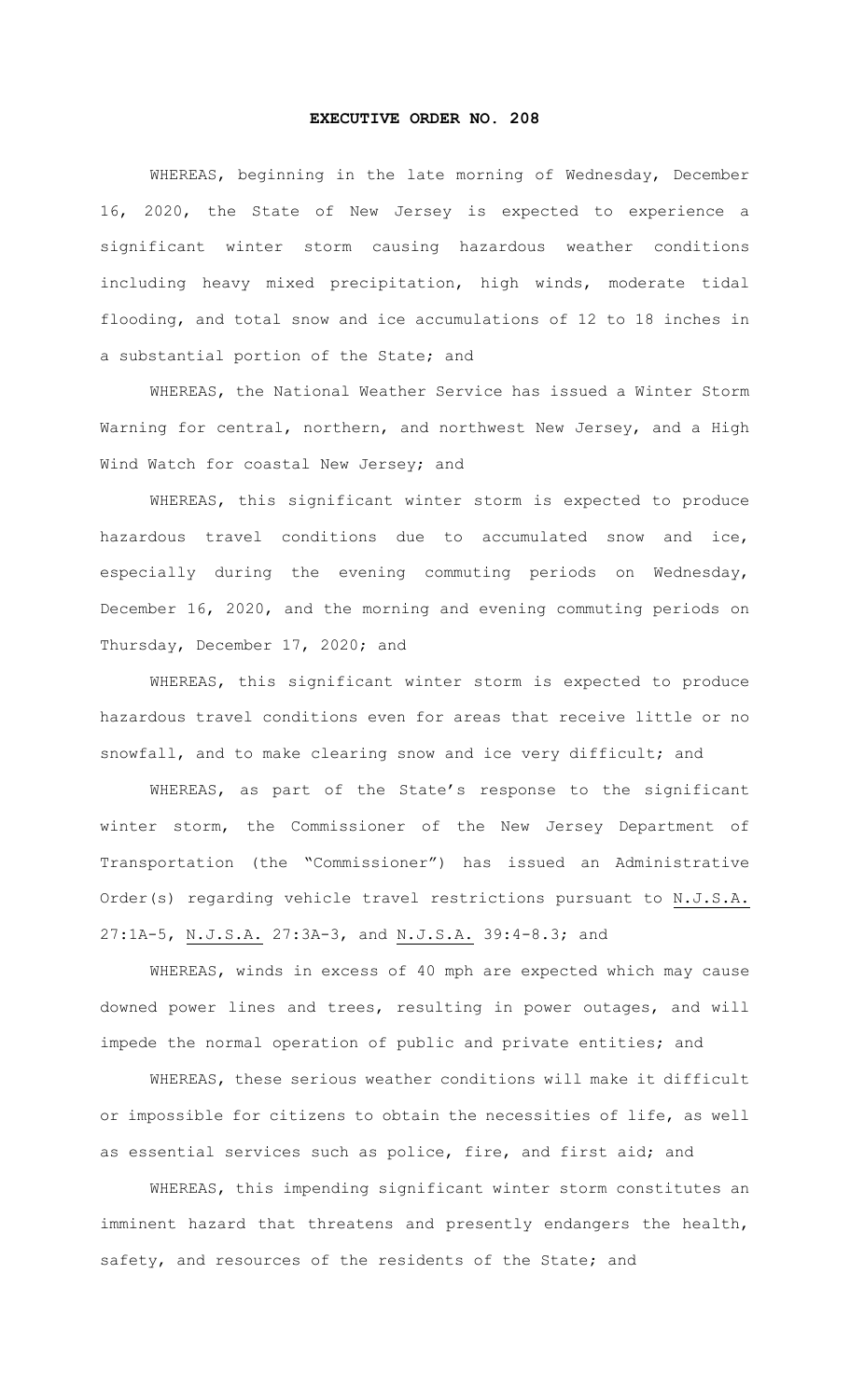WHEREAS, this situation may become too large in scope to be handled in its entirety by the normal county and municipal operating services in some parts of this State, and this situation may spread to other parts of the State; and

WHEREAS, the Constitution and statutes of the State of New Jersey, particularly the provisions of N.J.S.A. App. A:9-33, et seq., N.J.S.A. 38A:3-6.1, N.J.S.A. 38A:2-4, and all amendments and supplements thereto, confer upon the Governor of the State of New Jersey certain emergency powers;

NOW, THEREFORE, I, PHILIP D. MURPHY, Governor of the State of New Jersey, in order to protect the health, safety, and welfare of the people of the State of New Jersey DO DECLARE and PROCLAIM that a State of Emergency exists throughout the State of New Jersey, effective at 2:00 p.m. on Wednesday, December 16, 2020; and I hereby ORDER and DIRECT the following:

1. I authorize and empower the State Director of Emergency Management, who is the Superintendent of State Police, to implement the State Emergency Operations Plan and to direct the activation of county and municipal emergency operations plans, as necessary, and to coordinate the recovery effort from this Emergency with all governmental agencies, volunteer organizations, and the private sector.

2. I authorize and empower, in accordance with N.J.S.A. App. A:9-33, et seq., as supplemented and amended, the State Director of Emergency Management, through the police agencies under his control, and with consideration of any Administrative Order issued by the Commissioner, to determine and control the direction of the flow of vehicular traffic on any State or interstate highway, municipal or county road, and any access road, including the right to detour, reroute, or divert any or all traffic and to prevent ingress or egress from any area that, in the State Director's discretion, is deemed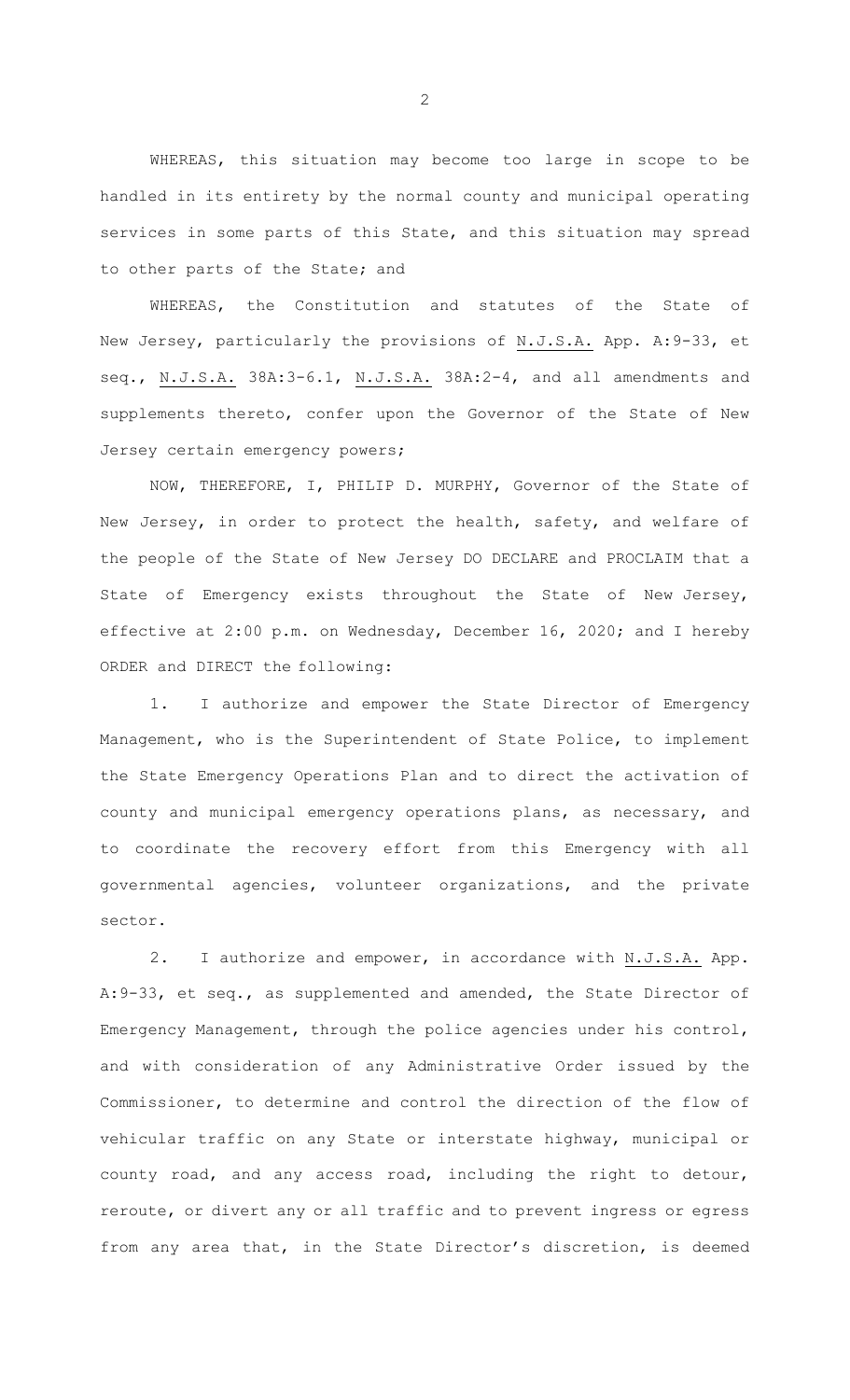necessary for the protection of the health, safety, and welfare of the public, and to remove parked or abandoned vehicles from such roadways as conditions warrant.

3. I authorize and empower the Attorney General, pursuant to the provisions of N.J.S.A. 39:4-213, acting through the Superintendent of State Police, and with consideration of any Administrative Order issued by the Commissioner, to determine and control the direction of the flow of vehicular traffic on any State or interstate highway, municipal or county road, and any access road, including the right to detour, reroute, or divert any or all traffic, to prevent ingress or egress, and to determine the type of vehicle or vehicles to be operated on such roadways. I further authorize all law enforcement officers to enforce any such order of the Attorney General or Superintendent of State Police within their respective municipalities.

4. I authorize and empower the State Director of Emergency Management to order the evacuation of all persons, except for those emergency and governmental personnel whose presence the State Director deems necessary, from any area where their continued presence would present a danger to their health, safety, or welfare because of the conditions created by this emergency.

5. I authorize and empower the State Director of Emergency Management to utilize all facilities owned, rented, operated, and maintained by the State of New Jersey to house and shelter persons who may need to be evacuated from a residence, dwelling, building, structure, or vehicle during the course of this emergency. Individuals housed or sheltered pursuant to this Order are exempt from transient guest and seasonal tenant restrictions permitted by Administrative Order Nos. 2020 8-9 issued on April 4, 2020 and April 24, 2020, respectively, in response to the COVID-19 pandemic.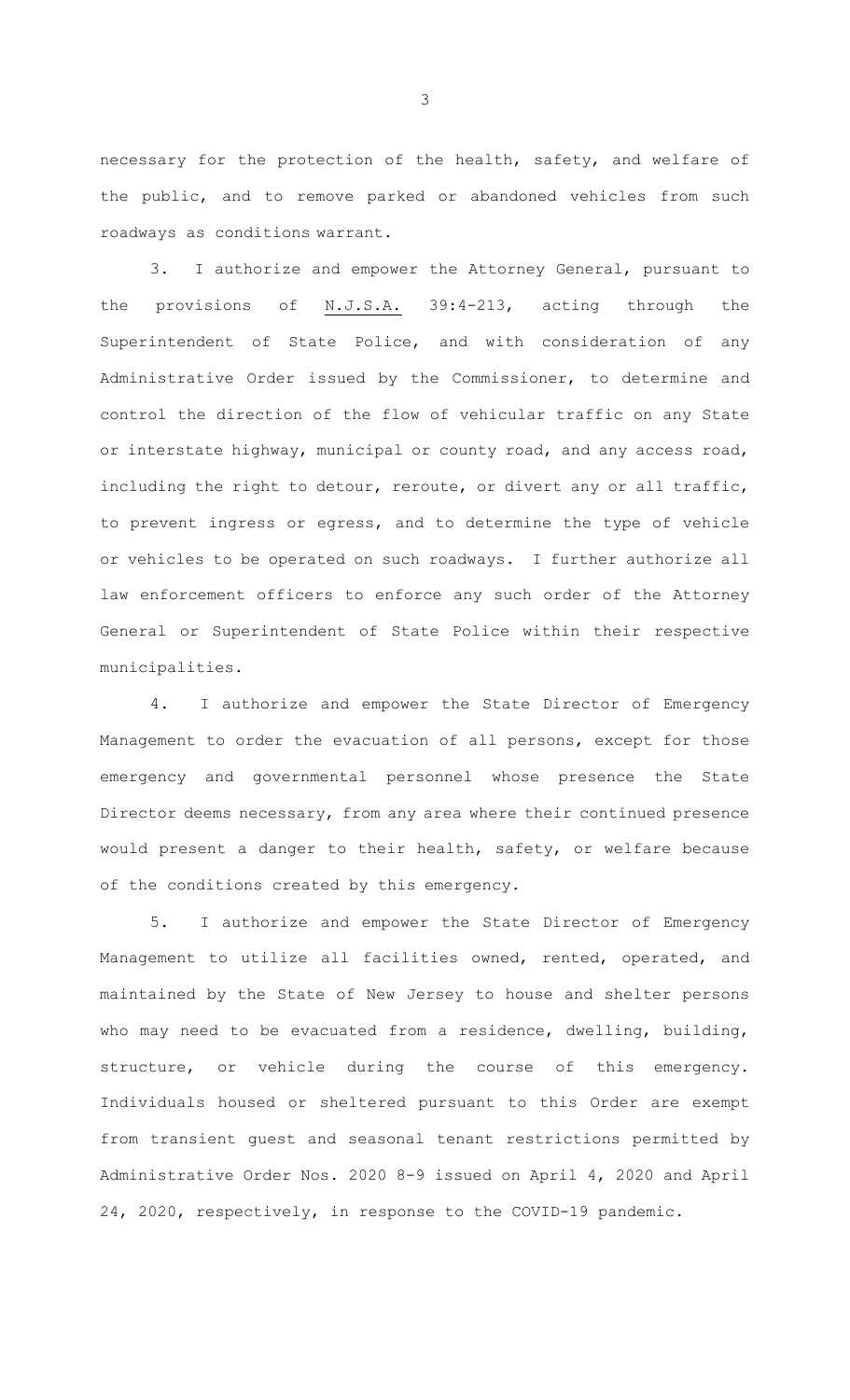6. I authorize and empower the executive head of any agency or instrumentality of the State government with authority to promulgate rules to waive, suspend, or modify any existing rule, where the enforcement of which would be detrimental to the public welfare during this Emergency, notwithstanding the provisions of the Administrative Procedure Act or any law to the contrary for the duration of this Order, subject to my prior approval and in consultation with the State Director of Emergency Management. Any such waiver, modification, or suspension shall be promulgated in accordance with N.J.S.A. App. A:9-45.

7. I authorize and empower the Adjutant General, in accordance with N.J.S.A. 38A:2-4 and N.J.S.A. 38A:3-6.1, to order to active duty such members of the New Jersey National Guard who, in the Adjutant General's judgment, are necessary to provide aid to those localities where there is a threat or danger to the public health, safety, and welfare and to authorize the employment of any supporting vehicles, equipment, communications, or supplies as may be necessary to support the members so ordered.

8. In accordance with the N.J.S.A. App. A:9-34 and N.J.S.A. App. A:9-51, I reserve the right to utilize and employ all available resources of the State government and of each and every political subdivision of the State, whether of persons, properties, or instrumentalities, and to commandeer and utilize any personal services and any privately-owned property necessary to protect against this emergency.

9. In accordance with N.J.S.A. App. A: 9-40, no municipality, county, or any other agency or political subdivision of this State shall enact or enforce any order, rule, regulation, ordinance, or resolution which will or might in any way conflict with any of the provisions of this Order, or which will in any way interfere with or impede the achievement of the purposes of this Order.